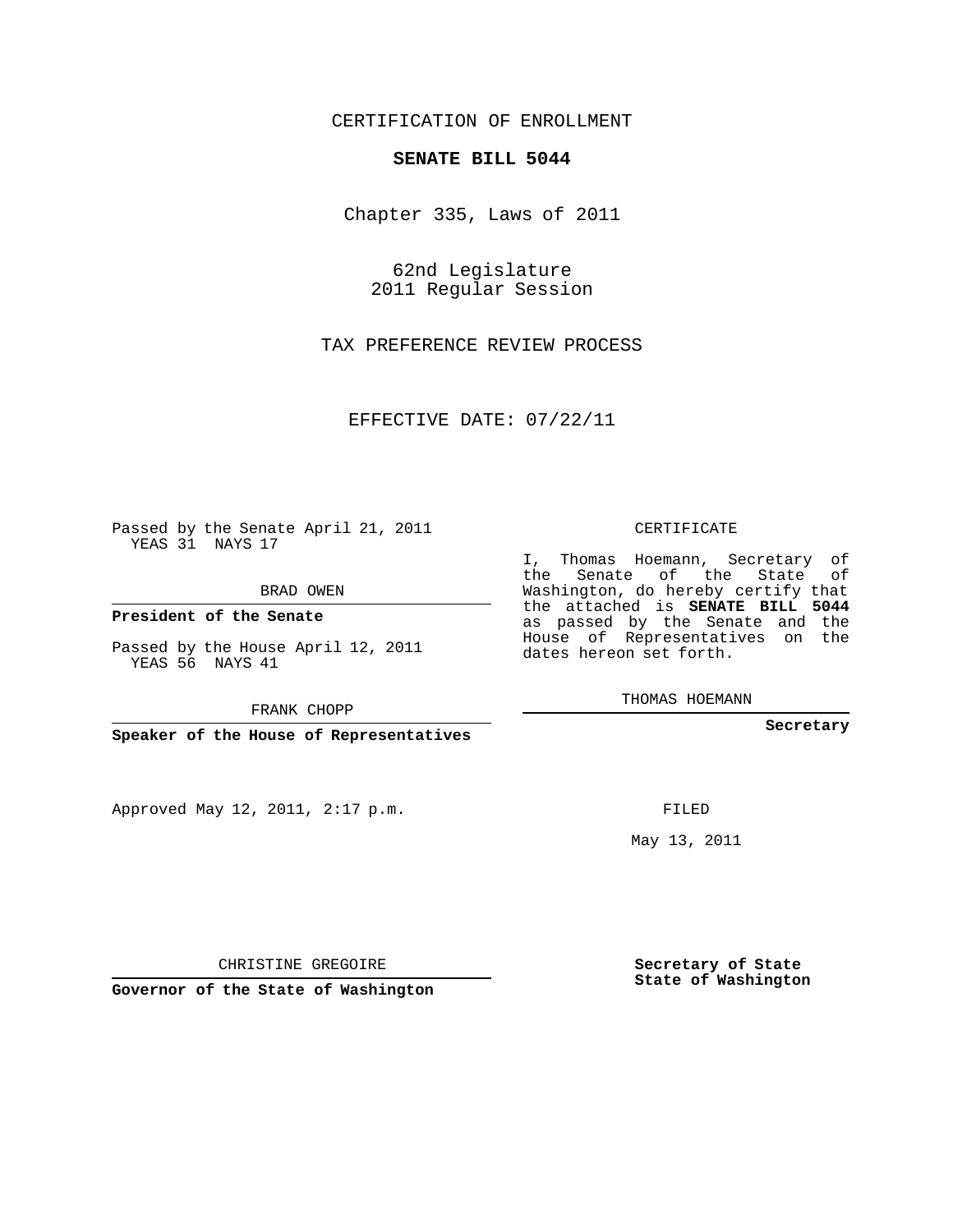## **SENATE BILL 5044** \_\_\_\_\_\_\_\_\_\_\_\_\_\_\_\_\_\_\_\_\_\_\_\_\_\_\_\_\_\_\_\_\_\_\_\_\_\_\_\_\_\_\_\_\_

\_\_\_\_\_\_\_\_\_\_\_\_\_\_\_\_\_\_\_\_\_\_\_\_\_\_\_\_\_\_\_\_\_\_\_\_\_\_\_\_\_\_\_\_\_

AS AMENDED BY THE HOUSE

Passed Legislature - 2011 Regular Session

| State of Washington                          | 62nd Legislature | 2011 Regular Session |  |
|----------------------------------------------|------------------|----------------------|--|
| By Senators Rockefeller, Zarelli, and Regala |                  |                      |  |

Read first time 01/12/11. Referred to Committee on Ways & Means.

1 AN ACT Relating to the tax preference review process; and amending 2 RCW 43.136.011, 43.136.045 and 43.136.055.

3 BE IT ENACTED BY THE LEGISLATURE OF THE STATE OF WASHINGTON:

 4 **Sec. 1.** RCW 43.136.011 and 2006 c 197 s 1 are each amended to read 5 as follows:

 The legislature recognizes that tax preferences are enacted to meet objectives which are determined to be in the public interest. However, some tax preferences may not be efficient or equitable tools for the achievement of current public policy objectives. Given the changing nature of the economy and tax structures of other states, the legislature finds that periodic performance audits of tax preferences are needed to determine if their continued existence will serve the 13 public interest. The legislature further finds that tax preferences that are enacted for economic development purposes must demonstrate 15 growth in full-time family wage jobs with health and retirement 16 benefits. Given that an opportunity cost exists with each economic choice, it is the intent of the legislature that the overall impact of 18 economic development-focused tax preferences benefit the state's 19 economy.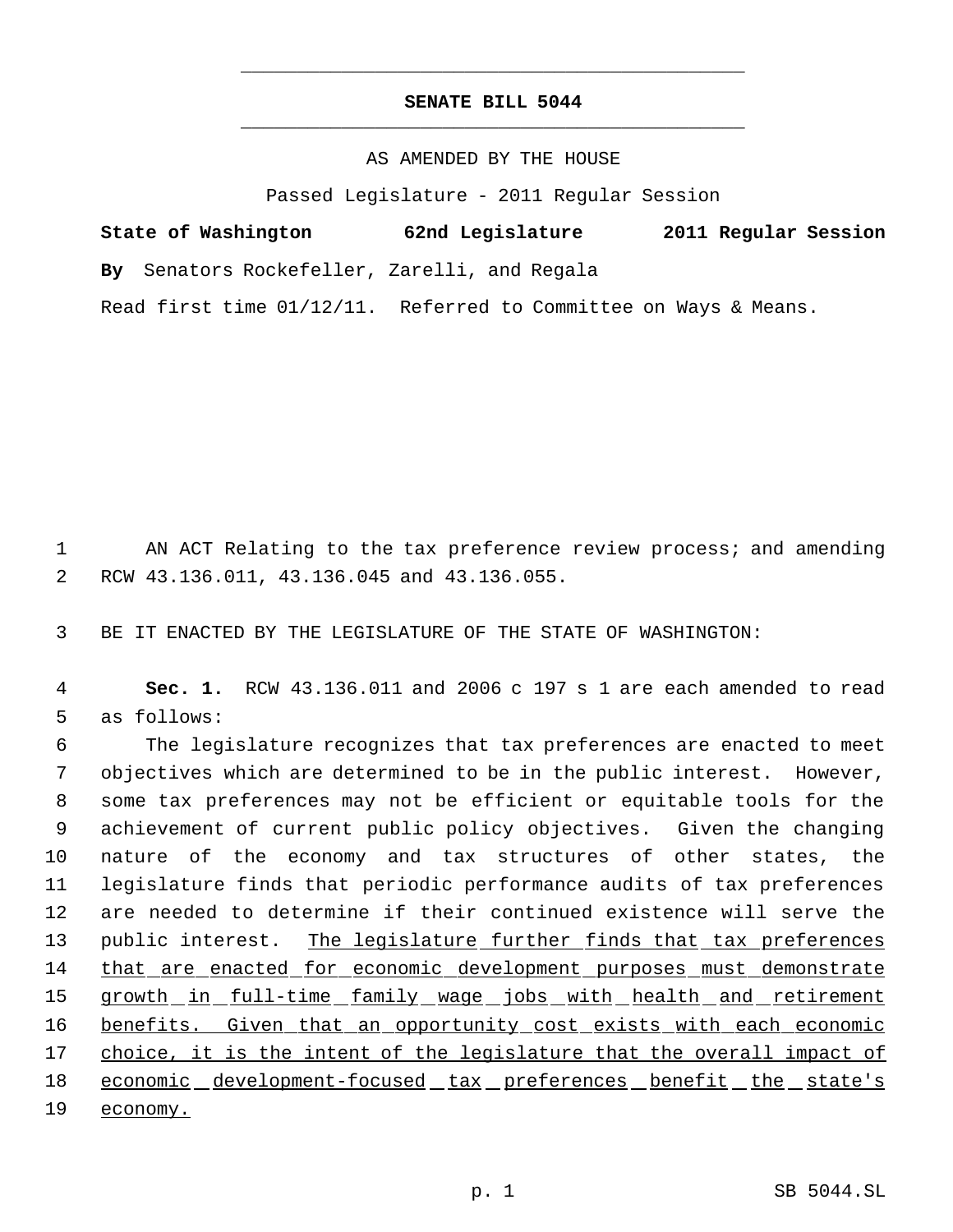1 **Sec. 2.** RCW 43.136.045 and 2006 c 197 s 4 are each amended to read 2 as follows:

 3 (1) The citizen commission for performance measurement of tax 4 preferences ((shall)) must develop a schedule to accomplish an orderly 5 review of tax preferences at least once every ten years. ((The 6 commission  $-\text{ shall}-\text{sehedule}-\text{tax}-\text{preferences}-\text{for}-\text{review}-\text{in})$ ) In 7 determining the schedule, the commission must consider the order the 8 tax preferences were enacted into law, ((except that)) in addition to 9 other factors including but not limited to grouping preferences for 10 review by type of industry, economic sector, or policy area. The 11 commission may elect to include, anywhere in the schedule, a tax 12 preference that has a statutory expiration date. The commission 13 ((shall)) must omit from the schedule tax preferences that are required 14 by constitutional law, sales and use tax exemptions for machinery and 15 equipment for manufacturing, research and development, or testing, the 16 small business credit for the business and occupation tax, sales and 17 use tax exemptions for food and prescription drugs, property tax relief 18 for retired persons, and property tax valuations based on current use, 19 and may omit any tax preference that the commission determines is a 20 critical part of the structure of the tax system. As an alternative to 21 the process under RCW 43.136.055, the commission may recommend to the 22 joint legislative audit and review committee an expedited review 23 process for any tax preference ((that has an estimated biennial fiscal 24 impact of ten million dollars or less)).

25 (2) The commission  $((shall))$  must revise the schedule as needed 26 each year, taking into account newly enacted or terminated tax 27 preferences. The commission ((shall)) must deliver the schedule to the 28 joint legislative audit and review committee by September 1st of each 29 year.

30 (3) The commission ((shall)) must provide a process for effective 31 citizen input during its deliberations.

32 **Sec. 3.** RCW 43.136.055 and 2006 c 197 s 5 are each amended to read 33 as follows:

34 (1) The joint legislative audit and review committee ((shall)) must 35 review tax preferences according to the schedule developed under RCW 36 43.136.045. The committee ((shall)) must consider, but not be limited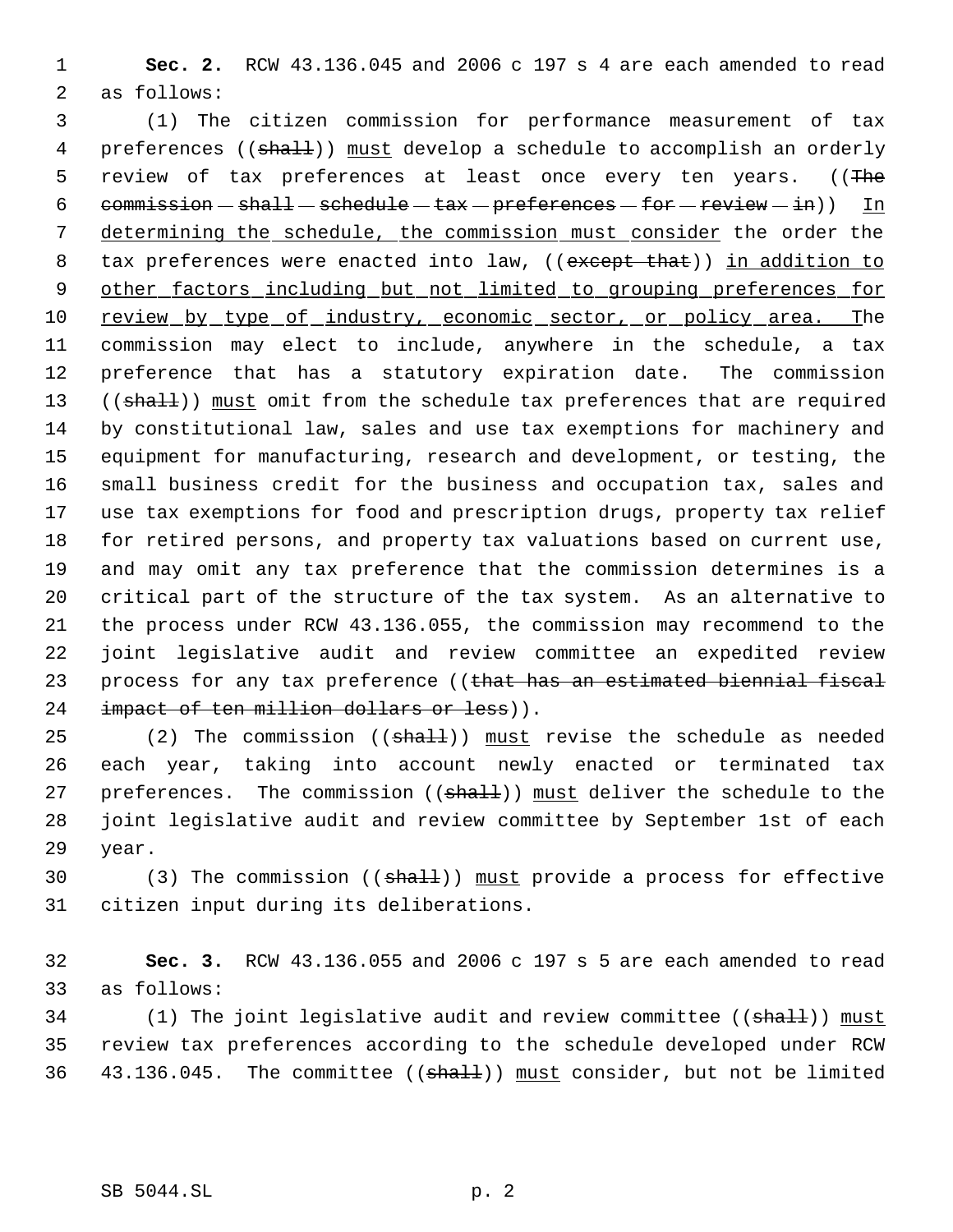1 to, the following factors in the review as relevant to each particular tax preference:

 (a) The classes of individuals, types of organizations, or types of industries whose state tax liabilities are directly affected by the tax preference;

 (b) Public policy objectives that might provide a justification for the tax preference, including but not limited to the legislative history, any legislative intent, or the extent to which the tax preference encourages business growth or relocation into this state, promotes growth or retention of high wage jobs, or helps stabilize communities;

 (c) Evidence that the existence of the tax preference has 13 contributed to the achievement of any of the public policy objectives;

 (d) The extent to which continuation of the tax preference might contribute to any of the public policy objectives;

 (e) The extent to which the tax preference may provide unintended benefits to an individual, organization, or industry other than those 18 the legislature intended;

 (f) The extent to which terminating the tax preference may have negative effects on the category of taxpayers that currently benefit from the tax preference, and the extent to which resulting higher taxes may have negative effects on employment and the economy;

 (g) The feasibility of modifying the tax preference to provide for adjustment or recapture of the tax benefits of the tax preference if the objectives are not fulfilled;

 (h) Fiscal impacts of the tax preference, including past impacts and expected future impacts if it is continued. For the purposes of this subsection, "fiscal impact" includes an analysis of the general effects of the tax preference on the overall state economy, including, but not limited to, the effects of the tax preference on the consumption and expenditures of persons and businesses within the state;

 (i) The extent to which termination of the tax preference would affect the distribution of liability for payment of state taxes;

 (j) The economic impact of the tax preference compared to the economic impact of government activities funded by the tax for which 37 the tax preference is taken at the same level of expenditure as the tax